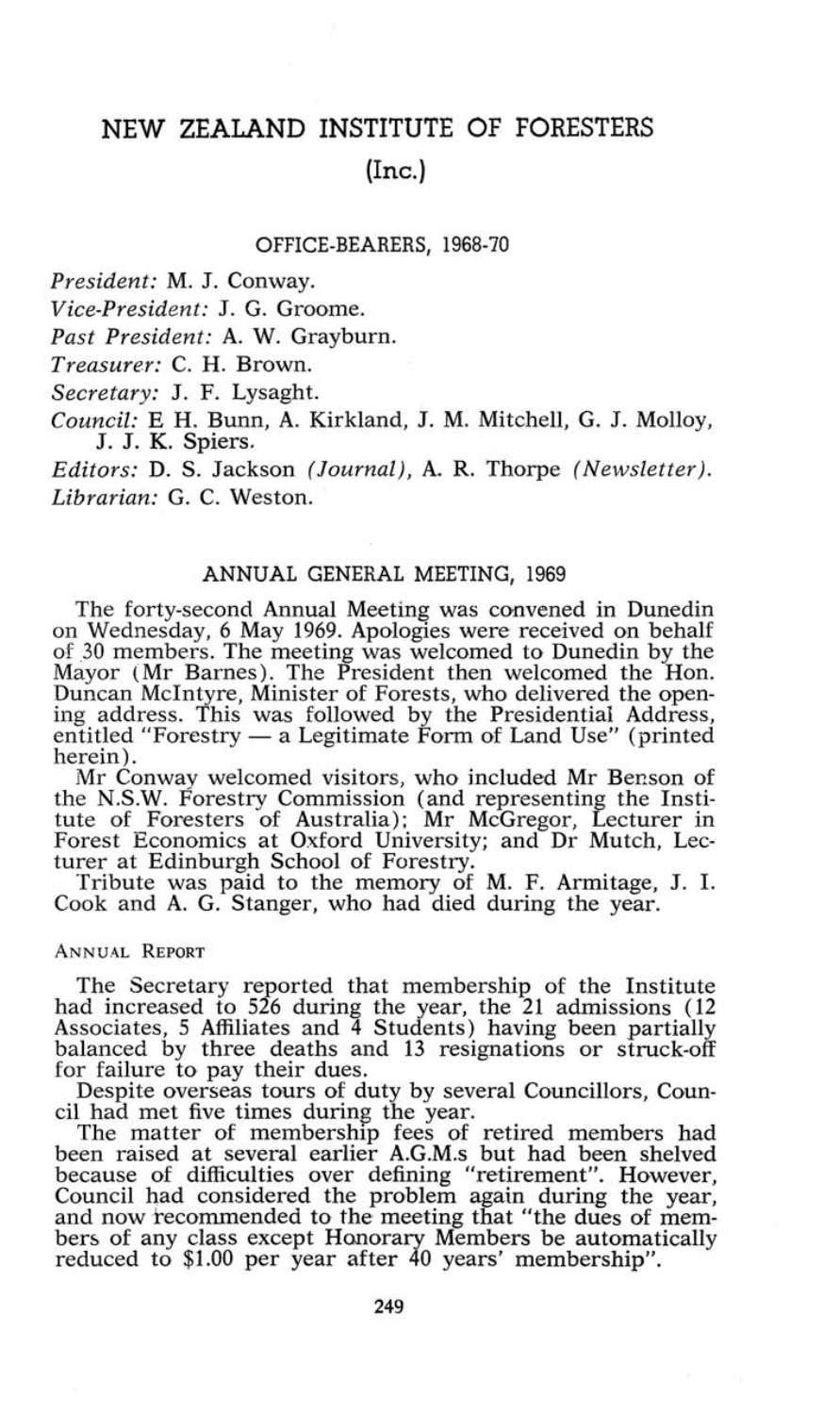The Secretary also reported that, following instruction by the 1968 A.G.M., Council had set up a subcommittee to redraft the Constitution. Council had, however, not been able to complete its examination of the revised draft.

The now approved policy of fostering closer ties with the Institute of Foresters of Australia had resulted in Messrs Travers and Chavasse representing us at the I.F.A. Conference in Perth, in the I.F.A. President (A. C. Harris) and a Councillor (Mr Begg) attending a Council meeting in Wellington at which these ideas were discussed, and in the present attendance of Mr Begg of N.S.W.

#### TREASURER'S REPORT

The Treasurer stated that his budget for the ensuing year indicated a likely surplus of \$800. He therefore recommended that subscriptions be maintained at the same rate as in the previous year, with the exception of those members of 40 years' standing or more, for whom they should be reduced to a nominal \$1 per annum. After some discussion this was approved. It was also mentioned that the books had, for the first time, been audited by an accounting firm. The Treasurer thanked Messrs Lysaght and Weston for considerable assistance during the year.

# JOURNAL REPORT

The Editor commented that the increase of \$450 in *Journal*  production costs for 1968 was in part due to the increased price of imported paper on which the *Journal* is printed, in part due to increased block-making charges, but principally due to the fact that volume 13 had about 20% more pages than the previous volume. With the large number of papers presented at the current A.G.M, it was to be expected that the *Journal* size would expand again in 1969, and cost proportionately more.

Particular appreciation was expressed to members of the Editorial Committee, Messrs Cunningham, Groome, Hocking and Naylor, for their counsel and support over the last eight years.

### LOCAL SECTION REPORTS

The main features of local section activities during the year were reported as follows:

- *Auckland:* Two meetings one a panel discussion on the control of organisms injurious to forests, and the other a tour of local industries utilizing forest produce.
- *Rotorua:* Three panel discussions, and eight other meetings, with guest speakers. Attendance ranged between 30 and 80 out of a membrshin of 154. There had been a most successful field-trip on Lake Taupo to see and discuss the problems of the Lake Taupo Basin.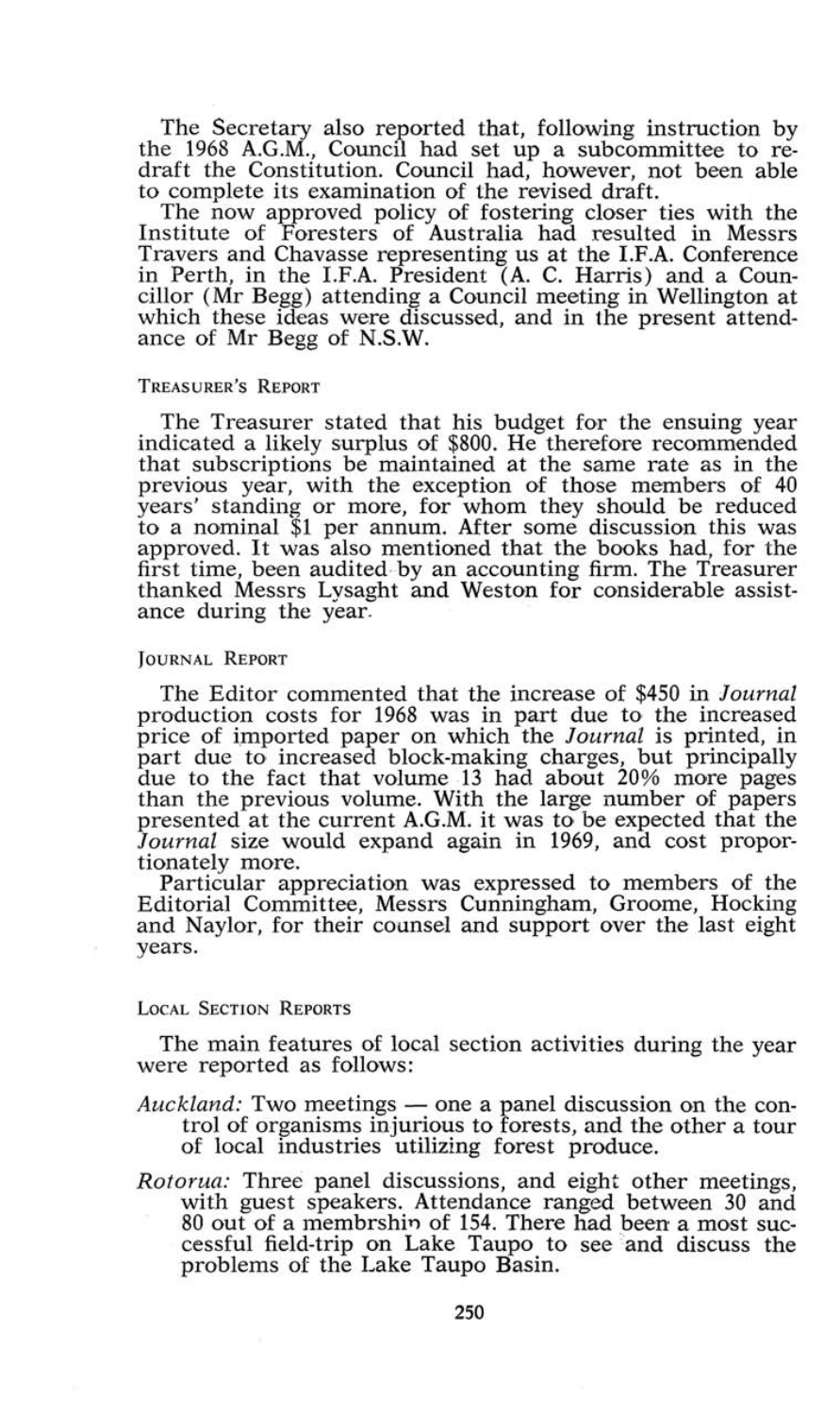- *Hawke's Bay:* Four meetings had included a symposium on establishment problems, and a joint panel discussion with the Farm Forestry Association. There were 32 subscribing members, of whom 22 were N.Z.I.F.
- *Wellington:* Meetings, of which there were only two, had been heavily affected by commitments to the Forestry Development Conference. Membership 57.
- *Nelson:* There had been five functions: a panel discussion with speakers from FRI, Cawthron Institute and Lincoln College; a field-day to Golden Downs to discuss windthrow (attendance 80); a field-day to Baigent's forests, and two guest speakers. 26 members.
- *Westland:* Three evening meetings, and a joint field-day with Canterbury Section. Membership 23, of whom 17 N.Z.I.F.
- *Canterbury:* Four evening meetings and a joint field-day with Westland Section on recreation and site preparation, at Hanmer, Balmoral and Eyrewell. 50 members.
- *Southland/Otago:* One panel discussion, on Southland as an exporter of forest products, and one evening meeting.

# FORESTRY DEVELOPMENT COUNCIL

Constitution of the Council proposed under Recommendation 59 of the Forestry Development Conference report was discussed, members being particularly concerned lest it be composed largely of people without forestry orientation. It was felt that the Institute should, at an early date, seek representation on this Council, and a motion was put, and carried, that the Institute should submit to the Minister a list of names of those in whom it would have full confidence as members of the Forestry Development Council. It was left to Council to take timely action on the matter.

## F.S. COMMERCIAL DIVISION

Reporting the nomination by the Minister of Forests of a committee of three to report on the future role of the Forest Service's Commercial Division, the President stated that Council had discussd the matter and considered it should be placed before the A.G.M, for discussion. After comment by Messrs McKinnon, Bunn, Conway, McKee, Chavasse, Spiers and Prior, it was resolved that Council's subcommitee should circulate members, soliciting opinions, and should produce a report in time to meet the deadline for submissions.

# PAPERS PRESENTED

Topic for the Institute's symposium was "Field forestry with the emphasis on establishment". The first series of four papers was tabled and spoken to under the chairmanship of Mr Chavasse.